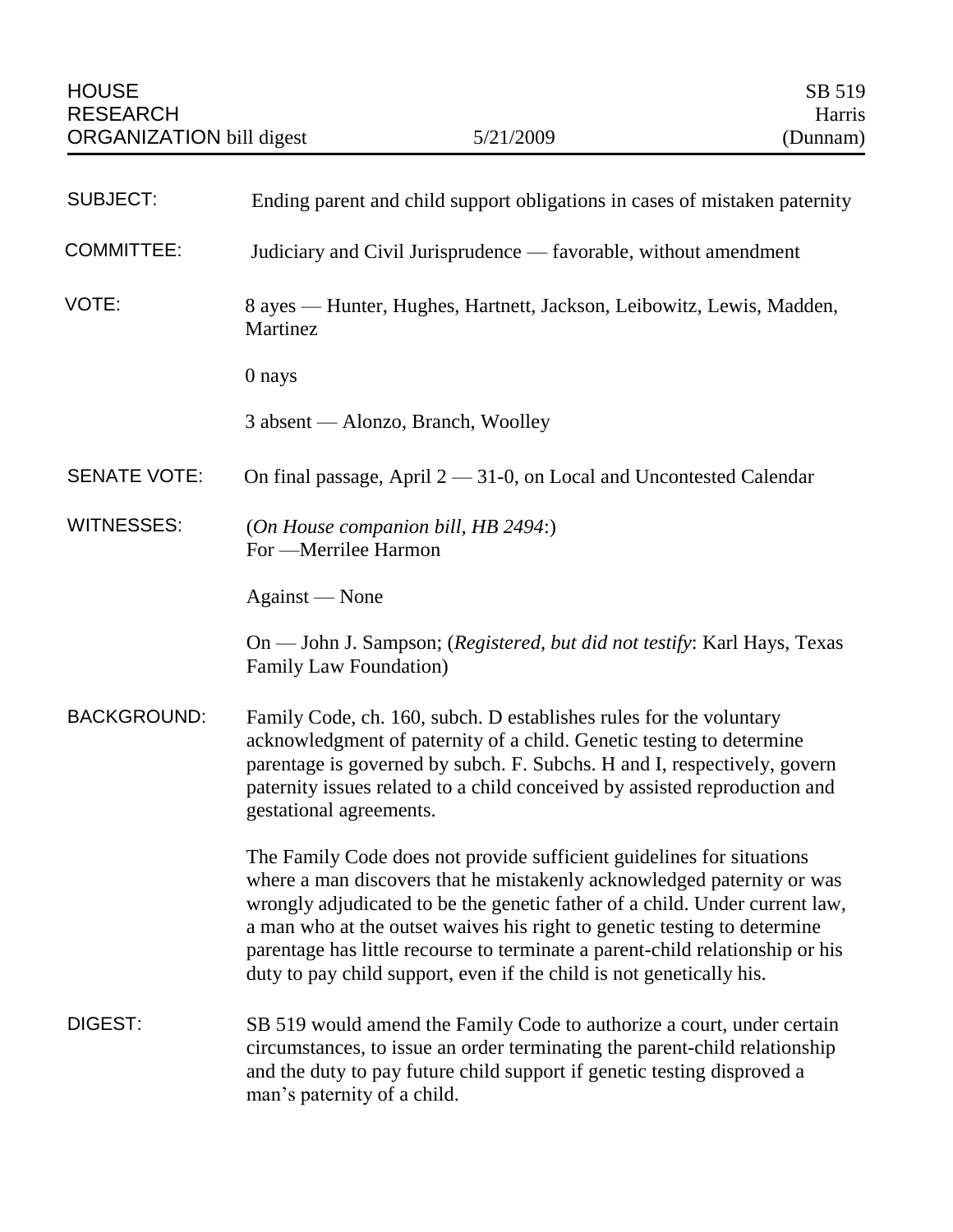## SB 519 House Research Organization page 2

**Genetic testing not required for initial filing of suit.** SB 519 would allow a man to file a suit for termination of the parent-child relationship if the man had signed an acknowledgment of paternity of the child or had been determined to be the child's father in a previous legal proceeding in which genetic testing had not occurred. A man could file a suit regardless of whether he had obtained genetic testing. A suit would have to be verified and allege facts showing that the man:

- was not the child's genetic father; and
- had signed the acknowledgement of paternity or had failed to contest parentage in the previous proceeding because the petitioner had mistakenly believed that he was the child's genetic father based on misrepresentations that had led him to that conclusion.

A suit filed on or after September 1, 2010, would have to be filed not later than the first anniversary of the date on which a man learned of the acts alleged in the suit indicating that he was not the genetic father of his child. A suit filed before September 1, 2010, could be filed regardless of the date on which a man learned that he was not the genetic father of his child. The bill's provision regarding suits filed before September 1, 2010, would expire September 1, 2011.

**Filing prohibited under certain circumstances.** A man could not file a suit for termination of the parent-child relationship with his child if:

- the man was the child's adoptive father;
- the child was conceived by assisted reproduction and the man consented to the reproduction by his wife; or
- the man was the intended father of the child under a gestational agreement validated by a court.

**Procedure for hearing suit.** After the filing of a suit for the termination of a man's parent-child relationship based on mistaken paternity, the court would have to hold a pretrial hearing to determine whether the petitioner had established a meritorious prima facie (self-evident) case. If a prima facie case was established, the court would have to order the man and the child to submit to genetic testing.

If the genetic testing excluded the man as the child's genetic father, the court would terminate the parent-child relationship. If the genetic testing identified the man as the genetic father under the standards prescribed by